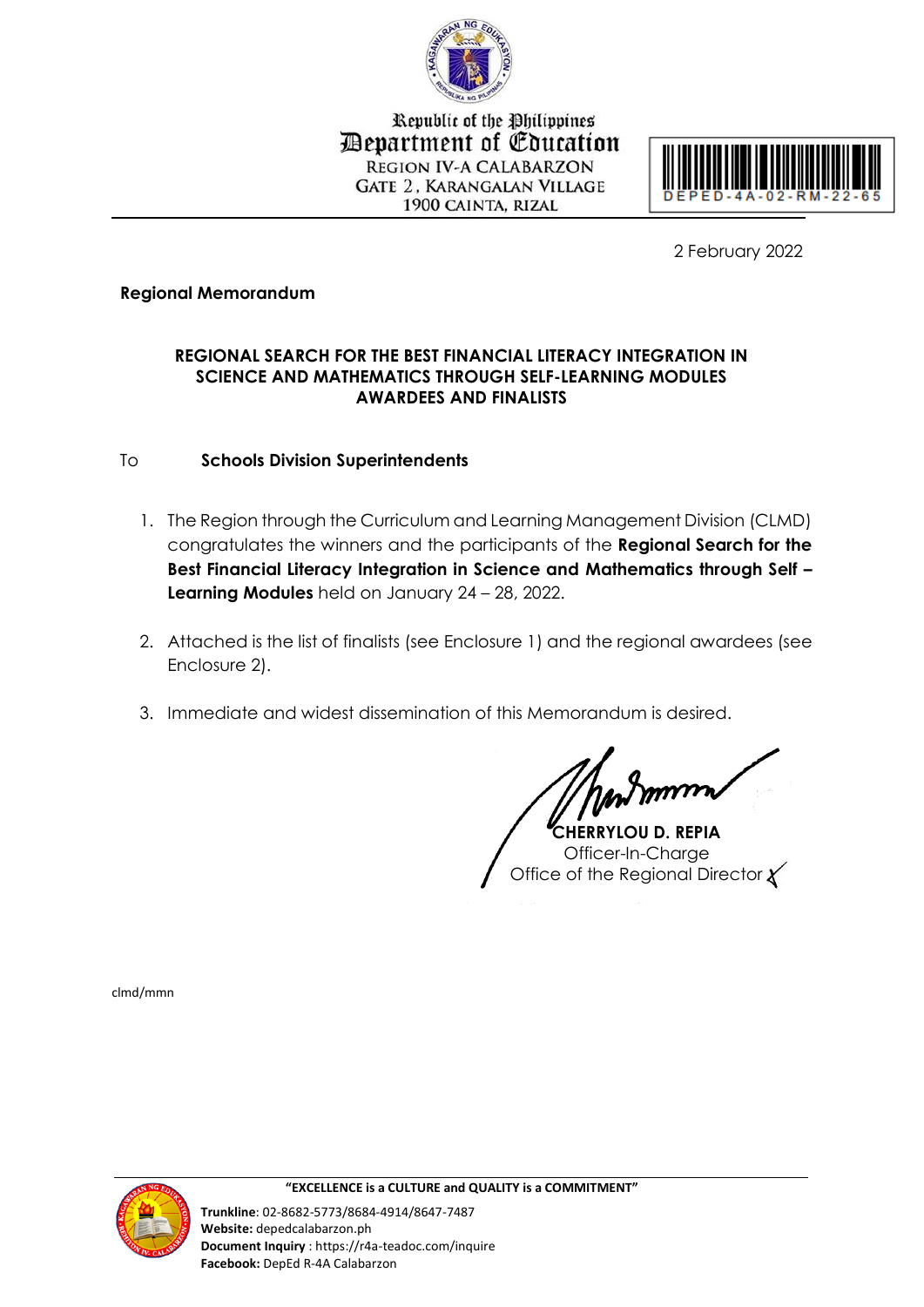Enclosure 1

## **FINALISTS OF THE REGIONAL SEARCH FOR THE BEST FINANCIAL LITERACY INTEGRATION IN SCIENCEAND MATHEMATICS THROUGH SELF-LEARNING MODULES**

| <b>CATEGORY</b>               | <b>NAME</b>                                 | <b>DIVISION</b>           |
|-------------------------------|---------------------------------------------|---------------------------|
| <b>Elementary Math</b>        | Rienalyn B. Calingasan                      | <b>Batangas Province</b>  |
|                               | Kathleen B. Hernandez                       | Laguna                    |
| Junior High School<br>Math    | Marian D. Atas and Rona F.<br>Diesta        | Cavite Province           |
|                               | Mar T. Sta. Maria                           | <b>General Trias City</b> |
| <b>Elementary Science</b>     | Maria Christen P. Acyatan                   | Lucena City               |
|                               | Sheldyne P. Eduria and<br>Michelle N. Torio | Imus City                 |
| Junior High School<br>Science | Edna M. Villapando                          | Batangas City             |
|                               | Christian P. Tenorio                        | <b>Batangas Province</b>  |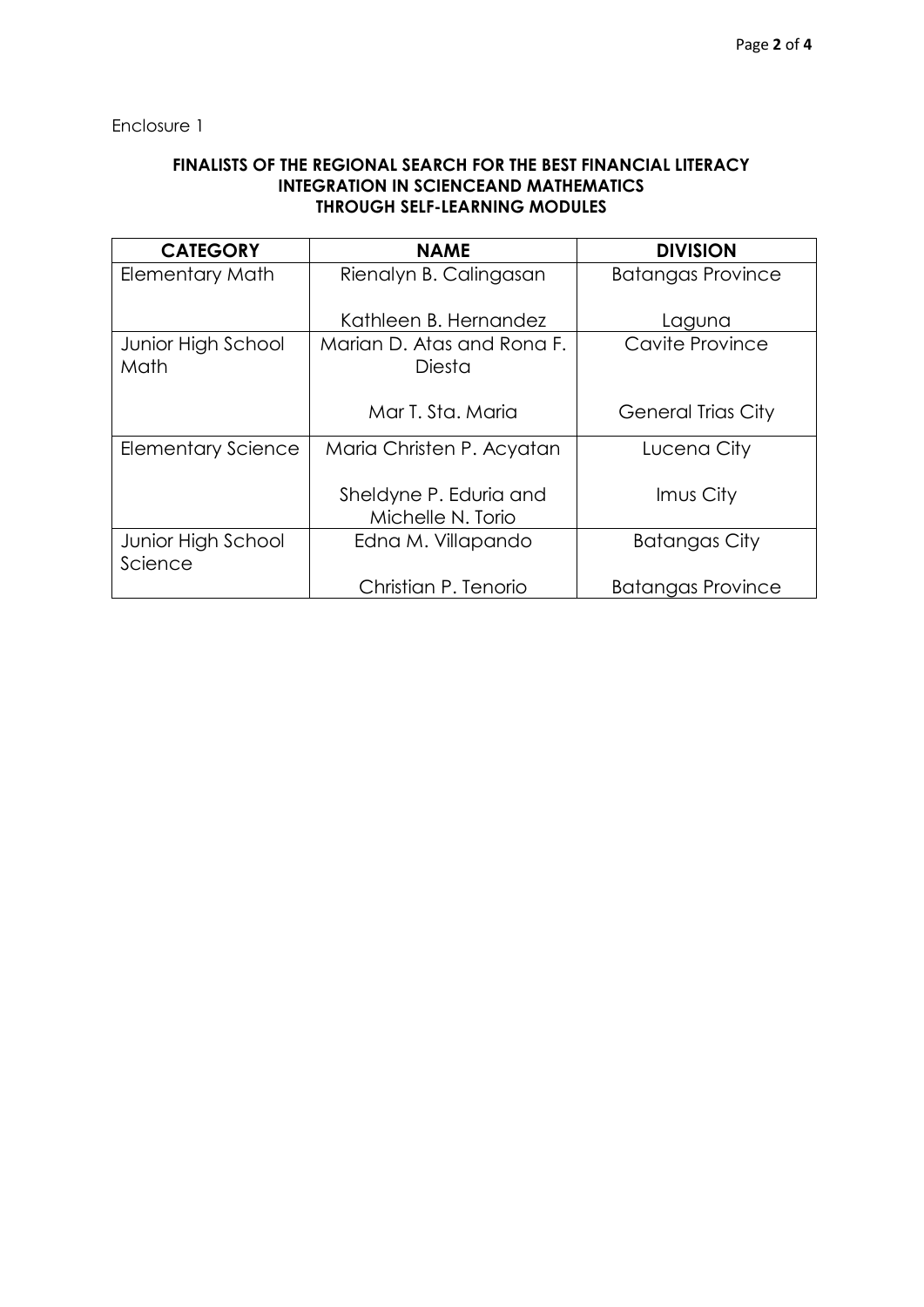## **REGIONAL AWARDEES OF THE SEARCH FOR THE BEST FINANCIAL LITERACY INTEGRATION IN SCIENCE AND MATHEMATICS THROUGH SELF-LEARNING MODULES**

| Category                      | Name of the Writer/s                                          | <b>Division</b>           |
|-------------------------------|---------------------------------------------------------------|---------------------------|
| SLM in MATH for<br>Elementary | Ma. Virginia A. Adorable                                      | Santa Rosa City           |
|                               | Mary Jane Q. Goloso                                           | <b>Bacoor City</b>        |
|                               | Rienalyn B. Calingasan                                        | Batangas<br>Province      |
|                               | Jocelyn T. Aquino and Arlene T. Exiomo                        | Imus City                 |
|                               | Alfonso G. Dela Mar                                           | San Pablo City            |
|                               | Mary Grace L. Batiao                                          | Cabuyao City              |
|                               | Lhesly Rose E. Martinez                                       | <b>General Trias City</b> |
|                               | Jenalyn K. Marundan                                           | Lipa                      |
|                               | Panganiban, Audrey Joy R. and Sta.<br>Elena, Dulce Corazon B. | Cavite City               |
|                               | Jonalyn F. Caballero And Raquel E.<br>Vida                    | Cavite Province           |
|                               | Kathleen B. Hernandez                                         | Laguna                    |
|                               | Adora V. LeonanoAnd Marilou T.<br>Negrillo                    | Calamba City              |
| SLM in Math for JHS           | Rico A. Herrero and Maggie C.<br>Villanueva                   | Calamba City              |
|                               | Ma. Luisa C. Nigos                                            | Santa Rosa City           |
|                               | Irma Estela Marie L. Esteban                                  | San Pedro City            |
|                               | Charity D. Almeniana                                          | Batangas<br>Province      |
|                               | Marina C. Mandapat                                            | Imus City                 |
|                               | Mar T. Sta. Maria                                             | <b>General Trias City</b> |
|                               | Billy Rei M. Pagba                                            | Lipa City                 |
|                               | Shaina Eloisa N. Cauninand Cleo A.<br>Quimson                 | Cabuyao City              |
|                               | Jennelyn D. Latayan                                           | Laguna                    |
|                               | Marian D. Atas and Rona F. Diesta                             | Cavite Province           |
|                               | Joy C. Odeste                                                 | <b>Batangas City</b>      |
|                               | Bryan C. Exconde                                              | San Pablo City            |
|                               | Arlene A. Fabon                                               | Batangas<br>Province      |
| SLM in SCIENCE for            | Arnel M. Aurellano                                            | <b>Bacoor City</b>        |
| Elementary                    | Sheldyne P. Eduriaand Michelle N. Torio                       | Imus City                 |